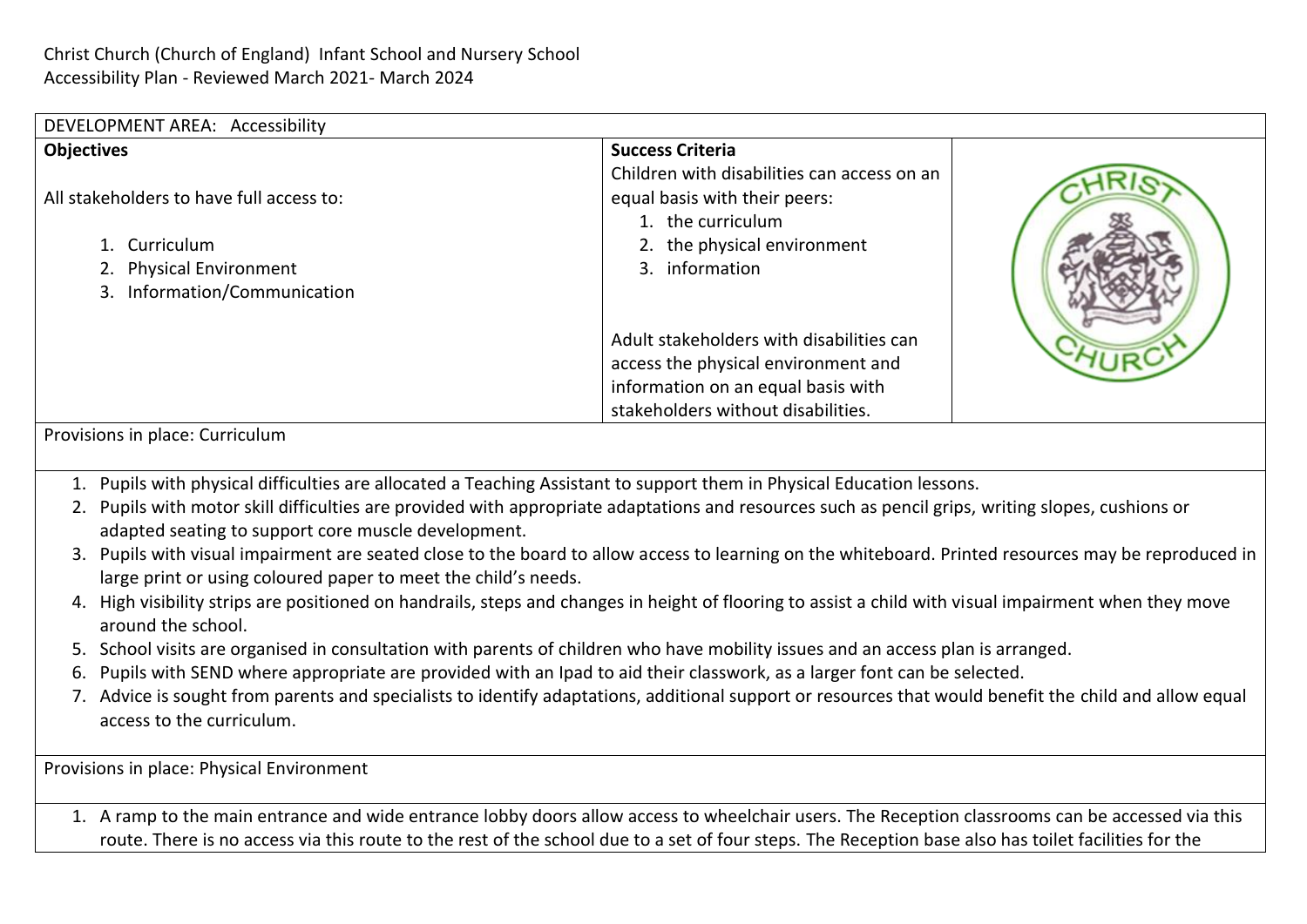children on this level.

- 2. Access to the hall and dining room can be achieved by entering the building via a ramp from the playground/ outdoor learning area. This entrance also provides access to the disabled toilet facilities for adult and child wheel chair users.
- 3. The disabled toilet is fitted with wide doors. The wash basin, mirror and hand towel dispenser are at an appropriate height for a wheelchair user. There is an emergency call point if assistance is needed.
- 4. High visibility paint is used on outdoor play equipment such as stepping stones to allow children with visual impairment to access the equipment safely.
- 5. Wheelchair users can access the playground via the double gate which also provides access to the bicycle shelter for a disability trike.
- 6. Personal Evacuation Plans and Care Plans are prepared and put in place for individuals who have additional needs.
- 7. Powder coated handrails are positioned on steps leading from the hall and to the playground and are marked with high visibility strips to aid children with visual impairments.
- 8. Additional seating is positioned in the hall for whole school gatherings for children who have disabilities or short term injuries.
- 9. Children who attend school with the aid of crutches are supported by an adult when using steps.
- 10. There is no access to the year one or year two classrooms for wheel chair users as all entrances and exits involve steps. Adjustments could be made for a wheelchair user to have access to Year two by the addition of a ramp to the outside door. The user would then have access to the children's toilet facilities on this level.
- 11. Unfortunately a wheelchair user would have to use external footpaths and ramps during the day to gain access to the full site.

Provisions in place: Communication

- 1. The school newsletter is published fortnightly and displayed on the school website. Parents also receive a link to their telephone so that they can access it in larger print if needed on a large screen device.
- 2. Where parents do not speak or understand English translation or interpreter services are procured through outside agencies where appropriate.
- 3. Makaton is used by identified staff in school to support individuals.

**The needs of current users are fully met.**

Future Provisions- In the event of an admission of a child requiring wheelchair use at all times or with particular mobility issues that mean that using stairs and steps is difficult.

The design of the school building across three levels would make it very difficult to offer an inclusive experience for a child using a wheelchair. The layout of the building does not allow for ramps or lifts to be installed at each change of level. The child and their support staff would have to continually use the outdoor footpaths and ramps to gain access to the different parts of the building. They would need to go outside to access the hall, dining room and library.